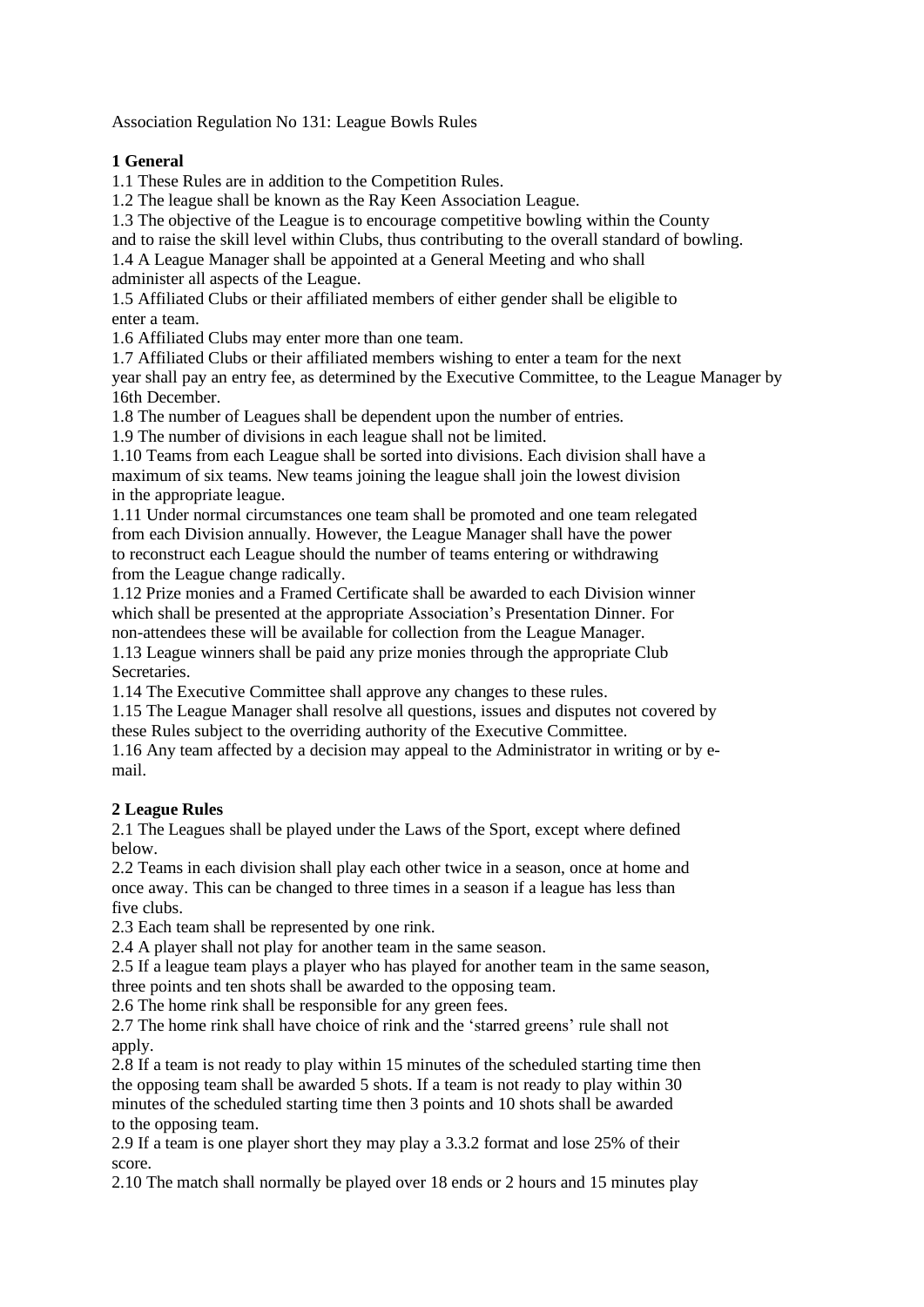with the final jack being cast 2 hours and 10 minutes after the start of play. However, the full 18 ends may be played if both teams agree prior to the start of the match.

2.11 There shall be no trial ends.

2.12 Teams shall not play 3's up and Skips shall not visit the head.

2.13 In the event of a killed end, two shots shall be awarded to the opposing team.

2.14 If a match has been curtailed by bad light or weather and a minimum of ten ends

have been played the score on the last completed end shall count. If ten ends have not been completed one point and ten shots shall be awarded to each rink.

2.15 No fixtures shall be cancelled:

2.15.1 Within two weeks of the play-by date. The defaulting team must either play Rule 2.9 or concede the match;

2.15.2 Outside of this period without the permission of the League Manager;

2.15.3 If permission is granted, the non-defaulting team shall offer three dates within 14 days, all of which must be before the last match day of the season. The defaulting team shall accept one of those dates within three days. If none of the offered dates are acceptable to the defaulting team, three points and ten shots shall be awarded to the non-defaulting team.

2.16 Points to be awarded in each match:

2.16.1 Three points to the winning team.

2.16.2 One point to each team in the event of a tie.

2.17 The position in the league shall be determined by points and if a tie, by shot difference. If the shot difference is also equal then the results of the matches between the teams involved shall be the deciding factor.

2.18 The matches shall be played on a Wednesday evening with the exact dates to be notified in the Events Diary. All outstanding Matches must be completed before the last League play-on date.

2.19 Home and away dates may be reversed and the League Manager shall be informed. 2.20 If a green is unfit for play the match shall be rescheduled and the League Manager informed.

2.21 In the event of a match not being played by the date and time allocated, one point and ten shots shall be awarded to each team unless the fixture has been rescheduled and agreed by the League Manager.

2.22 A member of the winning team shall shall email the result of the match to the League Manager by 10.00pm the same evening.

All Teams shall ensure that their own

scorecards are kept until Finals Day and must be produced if requested.

2.23 The League Manager shall determine the latest start time of the match when sending out the fixtures.

2.24 If a team withdraws from the league not having played each team once, all their results shall be declared null and void. If having played each team once, one point and ten shots shall be awarded to each rink.

2.25 All outstanding matches shall be played before the final fixture.

## **3 Finals Day**

3.1 County stickers shall be used.

3.2 The date shall be set as part of the Events Diary.

3.3 The League Manager shall complete the draw for rinks and opponents prior to Finals Day.

3.4 If needed, a preliminary round shall be played on Finals Day.

3.5 Presentations shall be in accordance with paragraph 1.12 above.

3.6 If inclement weather occurs on the day, the League Manager may play reduced ends.

3.7 If the Finals Day is 'rained-off', no trophies shall be presented and prize monies shall be shared equally between the qualifying teams.

3.8 If a team is not available for Finals Day or fails to attend the League Manager shall